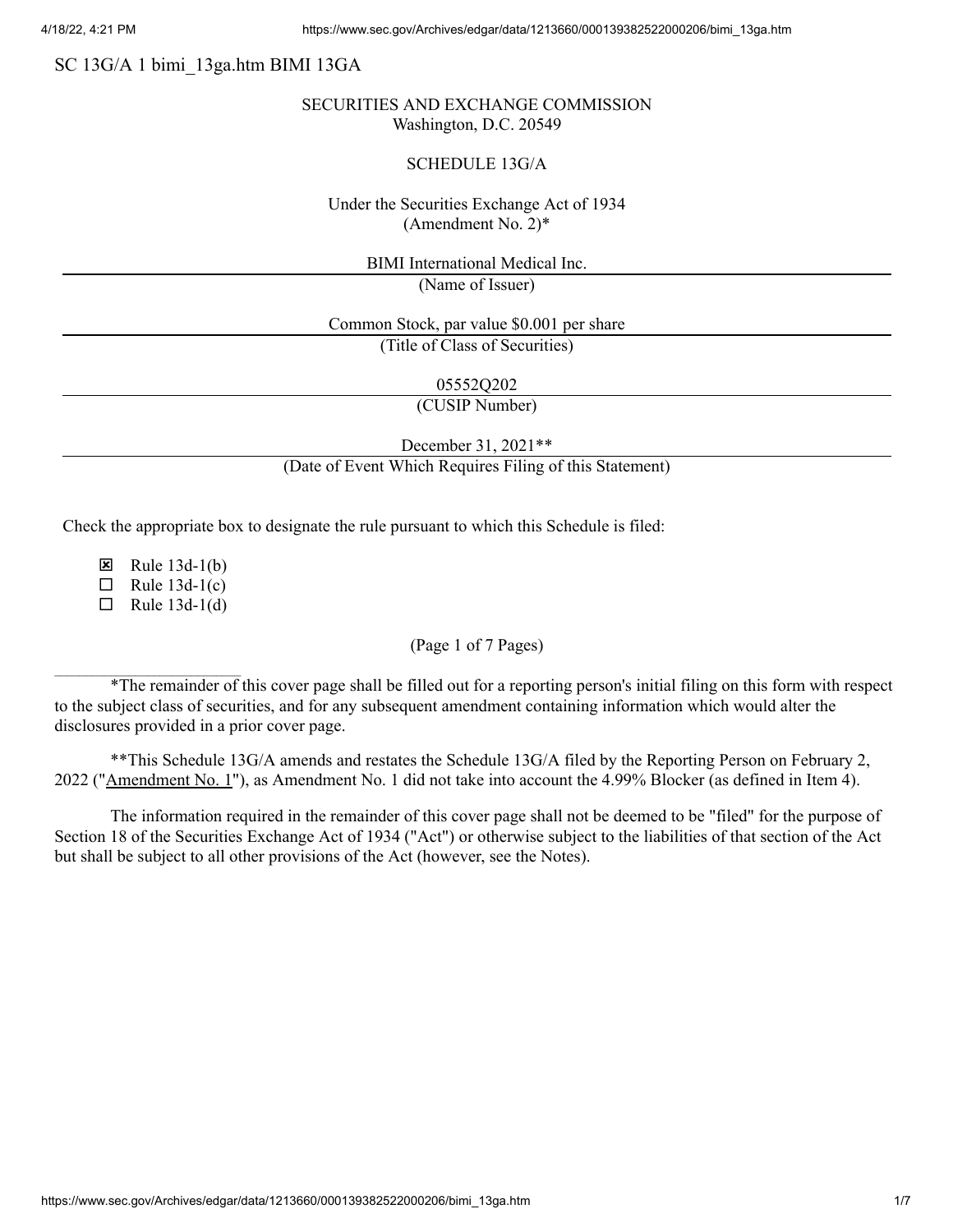| 1                                                                                                                              | NAME OF REPORTING PERSON<br>Hudson Bay Capital Management LP                                                                                                                                |                                                                                                                                                                |  |
|--------------------------------------------------------------------------------------------------------------------------------|---------------------------------------------------------------------------------------------------------------------------------------------------------------------------------------------|----------------------------------------------------------------------------------------------------------------------------------------------------------------|--|
| $\mathcal{P}$                                                                                                                  | CHECK THE APPROPRIATE BOX IF A MEMBER OF A GROUP<br>(a) $\Box$<br>(b)                                                                                                                       |                                                                                                                                                                |  |
| 3                                                                                                                              | <b>SEC USE ONLY</b>                                                                                                                                                                         |                                                                                                                                                                |  |
| 4                                                                                                                              | CITIZENSHIP OR PLACE OF ORGANIZATION<br><b>State of Delaware</b>                                                                                                                            |                                                                                                                                                                |  |
| <b>NUMBER OF</b><br><b>SHARES</b><br><b>BENEFICIALLY</b><br><b>OWNED BY</b><br><b>EACH</b><br><b>REPORTING</b><br>PERSON WITH: | 5                                                                                                                                                                                           | <b>SOLE VOTING POWER</b><br>$\theta$                                                                                                                           |  |
|                                                                                                                                |                                                                                                                                                                                             | <b>SHARED VOTING POWER</b><br>1,920,509 shares of Common Stock issuable upon exercise of warrants and/or<br>conversion of convertible notes* (see Item 4)      |  |
|                                                                                                                                |                                                                                                                                                                                             | <b>SOLE DISPOSITIVE POWER</b><br>$\theta$                                                                                                                      |  |
|                                                                                                                                | 8                                                                                                                                                                                           | <b>SHARED DISPOSITIVE POWER</b><br>1,920,509 shares of Common Stock issuable upon exercise of warrants and/or<br>conversion of convertible notes* (see Item 4) |  |
| $\mathbf 0$                                                                                                                    | AGGREGATE AMOUNT BENEFICIALLY OWNED BY EACH REPORTING PERSON<br>1,920,509 shares of Common Stock issuable upon exercise of warrants and/or conversion of<br>convertible notes* (see Item 4) |                                                                                                                                                                |  |
| 10                                                                                                                             | CHECK BOX IF THE AGGREGATE AMOUNT IN ROW (9) EXCLUDES CERTAIN SHARES                                                                                                                        |                                                                                                                                                                |  |
| 11                                                                                                                             | PERCENT OF CLASS REPRESENTED BY AMOUNT IN ROW (9)<br>4.99%* (see Item 4)                                                                                                                    |                                                                                                                                                                |  |
| 12                                                                                                                             | TYPE OF REPORTING PERSON<br>PN                                                                                                                                                              |                                                                                                                                                                |  |

\* As more fully described in Item 4, these shares of Common Stock are issuable upon exercise of warrants and/or conversion of convertible notes, which are each subject to a 4.99% beneficial ownership blocker and the percentage set forth on row (11) and the number of shares of Common Stock set forth on rows (6), (8) and (9) give effect to such blocker.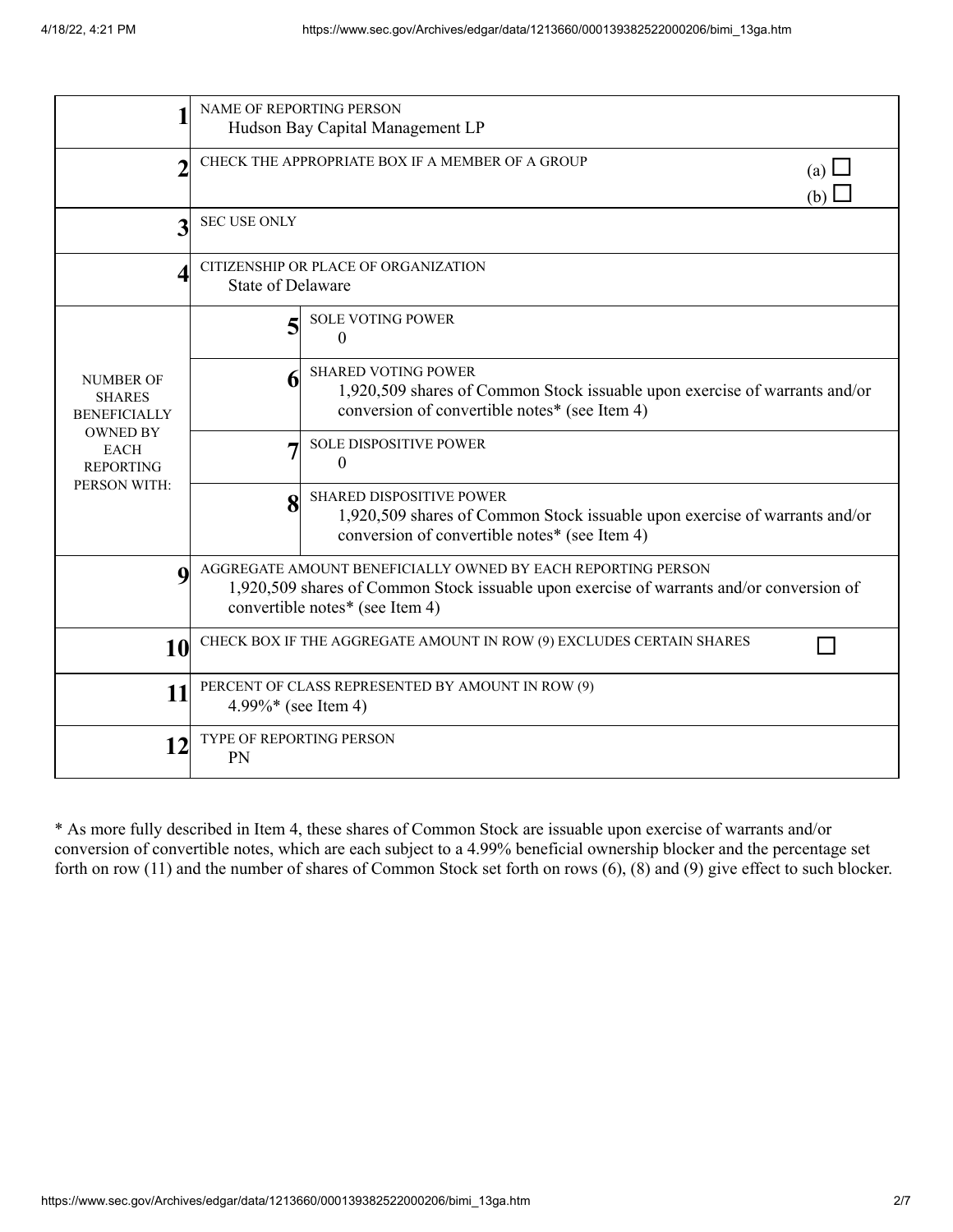|                                                                                                                                | <b>NAME OF REPORTING PERSON</b><br>Sander Gerber                                                                                                                                            |                                                                                                                                                                |  |
|--------------------------------------------------------------------------------------------------------------------------------|---------------------------------------------------------------------------------------------------------------------------------------------------------------------------------------------|----------------------------------------------------------------------------------------------------------------------------------------------------------------|--|
| $\mathcal{P}$                                                                                                                  | CHECK THE APPROPRIATE BOX IF A MEMBER OF A GROUP<br>(a) $\Box$<br>(b) $\Box$                                                                                                                |                                                                                                                                                                |  |
| 3                                                                                                                              | <b>SEC USE ONLY</b>                                                                                                                                                                         |                                                                                                                                                                |  |
| $\overline{\mathcal{A}}$                                                                                                       | CITIZENSHIP OR PLACE OF ORGANIZATION<br><b>United States</b>                                                                                                                                |                                                                                                                                                                |  |
| <b>NUMBER OF</b><br><b>SHARES</b><br><b>BENEFICIALLY</b><br><b>OWNED BY</b><br><b>EACH</b><br><b>REPORTING</b><br>PERSON WITH: | 5                                                                                                                                                                                           | <b>SOLE VOTING POWER</b><br>$\Omega$                                                                                                                           |  |
|                                                                                                                                |                                                                                                                                                                                             | <b>SHARED VOTING POWER</b><br>1,920,509 shares of Common Stock issuable upon exercise of warrants and/or<br>conversion of convertible notes* (see Item 4)      |  |
|                                                                                                                                |                                                                                                                                                                                             | <b>SOLE DISPOSITIVE POWER</b><br>$\Omega$                                                                                                                      |  |
|                                                                                                                                | $\bf{8}$                                                                                                                                                                                    | <b>SHARED DISPOSITIVE POWER</b><br>1,920,509 shares of Common Stock issuable upon exercise of warrants and/or<br>conversion of convertible notes* (see Item 4) |  |
| $\mathbf 0$                                                                                                                    | AGGREGATE AMOUNT BENEFICIALLY OWNED BY EACH REPORTING PERSON<br>1,920,509 shares of Common Stock issuable upon exercise of warrants and/or conversion of<br>convertible notes* (see Item 4) |                                                                                                                                                                |  |
| 10                                                                                                                             | CHECK BOX IF THE AGGREGATE AMOUNT IN ROW (9) EXCLUDES CERTAIN SHARES                                                                                                                        |                                                                                                                                                                |  |
| 11                                                                                                                             | PERCENT OF CLASS REPRESENTED BY AMOUNT IN ROW (9)<br>4.99%* (see Item 4)                                                                                                                    |                                                                                                                                                                |  |
| 12                                                                                                                             | TYPE OF REPORTING PERSON<br>IN                                                                                                                                                              |                                                                                                                                                                |  |

\* As more fully described in Item 4, these shares of Common Stock are issuable upon exercise of warrants and/or conversion of convertible notes, which are each subject to a 4.99% beneficial ownership blocker and the percentage set forth on row (11) and the number of shares of Common Stock set forth on rows (6), (8) and (9) give effect to such blocker.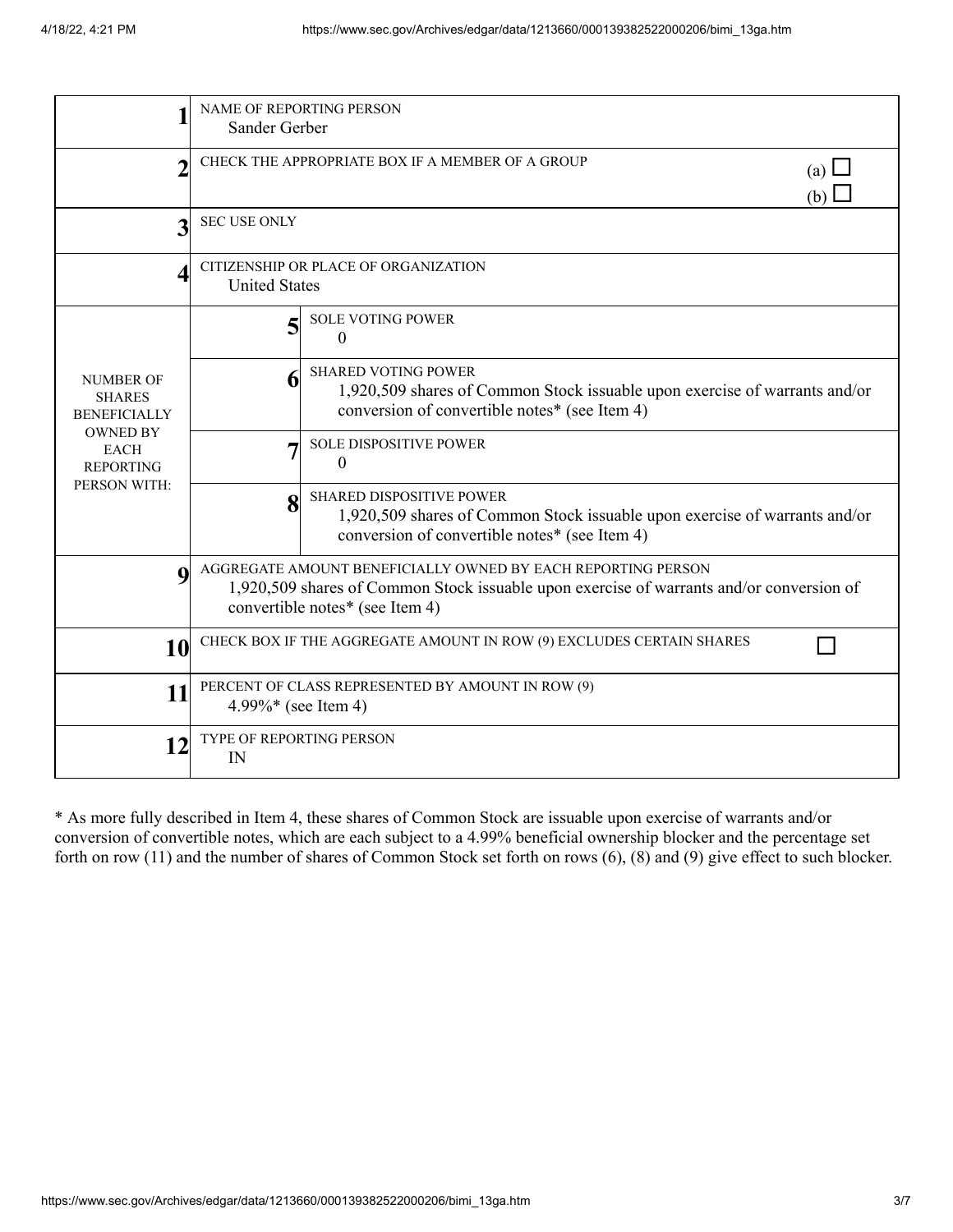# **Item 1(a). NAME OF ISSUER:**

The name of the issuer is BIMI International Medical Inc., a Delaware corporation (the "Company").

#### **Item 1(b). ADDRESS OF ISSUER'S PRINCIPAL EXECUTIVE OFFICES:**

The Company's principal executive offices are located at 9th Floor, Building 2, Chongqing Corporation Avenue, Yuzhong District, Chongqing, P. R. China, 116000.

### **Item 2(a). NAME OF PERSON FILING:**

This statement is filed by Hudson Bay Capital Management LP (the "Investment Manager") and Mr. Sander Gerber ("Mr. Gerber"), who are collectively referred to herein as "Reporting Persons."

### **Item 2(b). ADDRESS OF PRINCIPAL BUSINESS OFFICE OR, IF NONE, RESIDENCE:**

The address of the business office of each of the Reporting Persons is 28 Havemeyer Place, 2nd Floor, Greenwich, Connecticut 06830.

### **Item 2(c). CITIZENSHIP:**

The Investment Manager is a Delaware limited partnership. Mr. Gerber is a United States citizen.

# **Item 2(d). TITLE OF CLASS OF SECURITIES:**

Common Stock, par value \$0.001 per share (the "Common Stock").

#### **Item 2(e). CUSIP NUMBER:**

05552Q202

### **Item 3. IF THIS STATEMENT IS FILED PURSUANT TO RULES 13d-1(b) OR 13d-2(b) OR (c), CHECK WHETHER THE PERSON FILING IS A:**

- (a)  $\Box$  Broker or dealer registered under Section 15 of the Act (15 U.S.C. 780);
- (b)  $\Box$  Bank as defined in Section 3(a)(6) of the Act (15 U.S.C. 78c);
- (c)  $\Box$  Insurance company as defined in Section 3(a)(19) of the Act (15 U.S.C. 78c);
- (d) ¨ Investment company registered under Section 8 of the Investment Company Act of 1940 (15 U.S.C. 80a-8);
- (e)  $\qquad \qquad \textbf{X}$  Investment adviser in accordance with Rule 13d-1(b)(1)(ii)(E);
- (f)  $\square$  Employee benefit plan or endowment fund in accordance with Rule  $13d-1(b)(1)(ii)(F);$
- $(g)$  **EX** Parent holding company or control person in accordance with Rule  $13d-1(b)(1)(ii)(G);$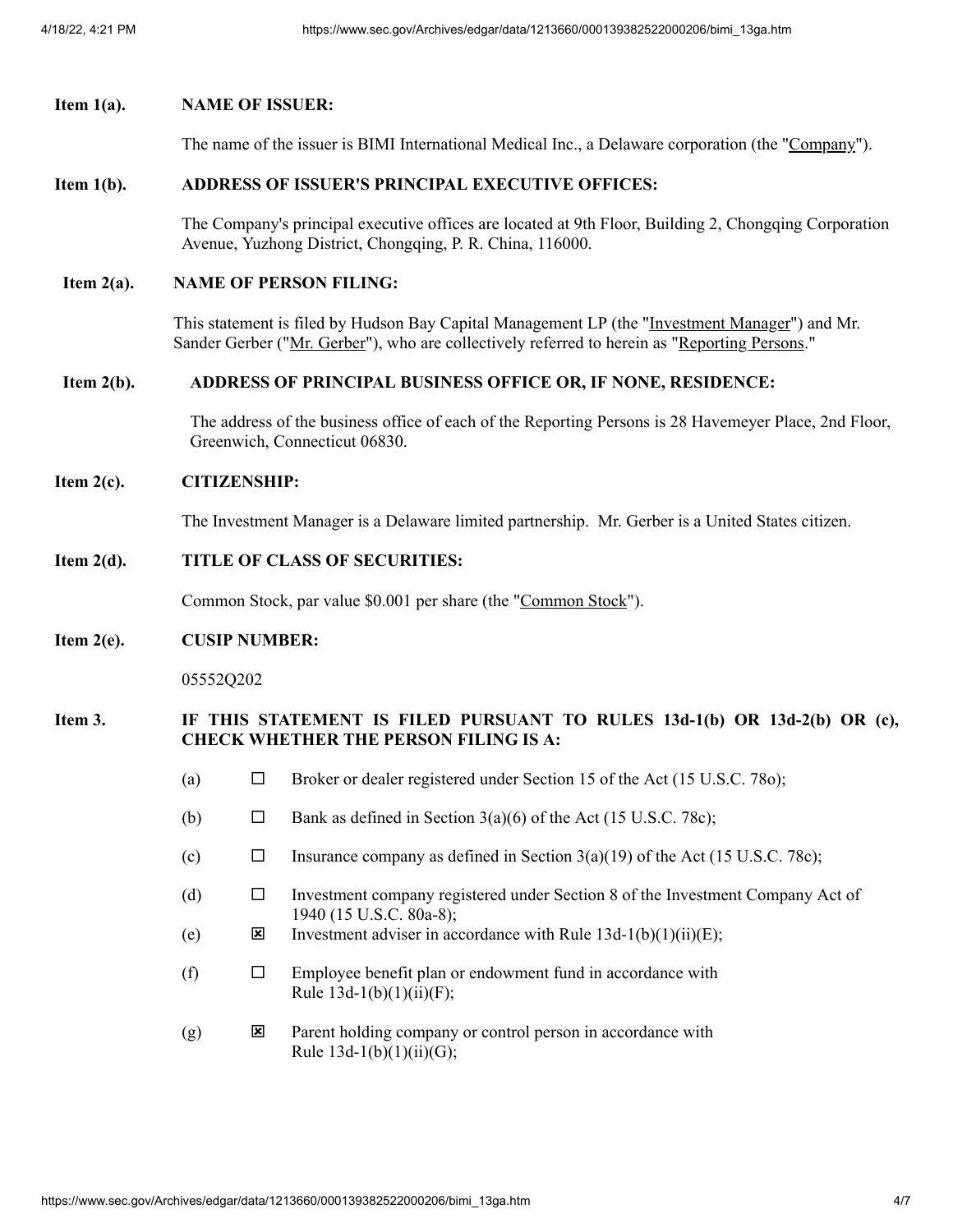- (h)  $\Box$  Savings association as defined in Section 3(b) of the Federal Deposit Insurance Act (12) U.S.C. 1813);
- $(i)$   $\Box$  Church plan that is excluded from the definition of an investment company under Section 3(c)(14) of the Investment Company Act (15 U.S.C. 80a-3);
- (i)  $\Box$  Non-U.S. institution in accordance with Rule 13d-1(b)(1)(ii)(J);
- (k)  $\Box$  Group, in accordance with Rule 13d-1(b)(1)(ii)(K).

If filing as a non-U.S. institution in accordance with Rule  $13d-1(b)(1)(ii)(J)$ , please specify the type of institution:

### **Item 4. OWNERSHIP**

The information required by Items  $4(a) - (c)$  is set forth in Rows  $(5) - (11)$  of the cover page for each Reporting Person hereto and is incorporated herein by reference for each such Reporting Person.

This Schedule 13G/A amends and restates Amendment No. 1, as Amendment No. 1 did not take into account the 4.99% Blocker.

The percentages used in this Schedule 13G are calculated based upon 36,566,651 shares of Common Stock outstanding as of November 15, 2020, as reported in the Company's Quarterly Report on Form 10-Q for the quarterly period ended September 30, 2021 filed with the Securities and Exchange Commission on November 15, 2021 and assume the exercise of warrants and the conversion of convertible notes held by, and the conversion of convertible notes issuable upon the exercise of rights held by, Hudson Bay Master Fund Ltd. (collectively, the "Securities"), subject to the 4.99% Blocker (as defined below).

Pursuant to the terms of the Securities, the Reporting Persons cannot exercise or convert such Securities if the Reporting Persons would beneficially own, after such exercise or conversion, more than 4.99% of the outstanding shares of Common Stock (the "4.99% Blocker"). The percentage set forth on Row (11) and the number of shares of Common Stock set forth on rows (6), (8) and (9) of the cover page for each Reporting Person give effect to the 4.99% Blocker. Consequently, at this time, the Reporting Persons are not able to exercise or convert all of the Securities due to the 4.99% Blocker.

The Investment Manager serves as the investment manager to Hudson Bay Master Fund Ltd., in whose name the reported shares of Common Stock are held. As such, the Investment Manager may be deemed to be the beneficial owner of all shares of Common Stock, subject to the 4.99% Blocker, underlying the Securities held by Hudson Bay Master Fund Ltd. Mr. Gerber serves as the managing member of Hudson Bay Capital GP LLC, which is the general partner of the Investment Manager. Mr. Gerber disclaims beneficial ownership of these securities.

## **Item 5. OWNERSHIP OF FIVE PERCENT OR LESS OF A CLASS.**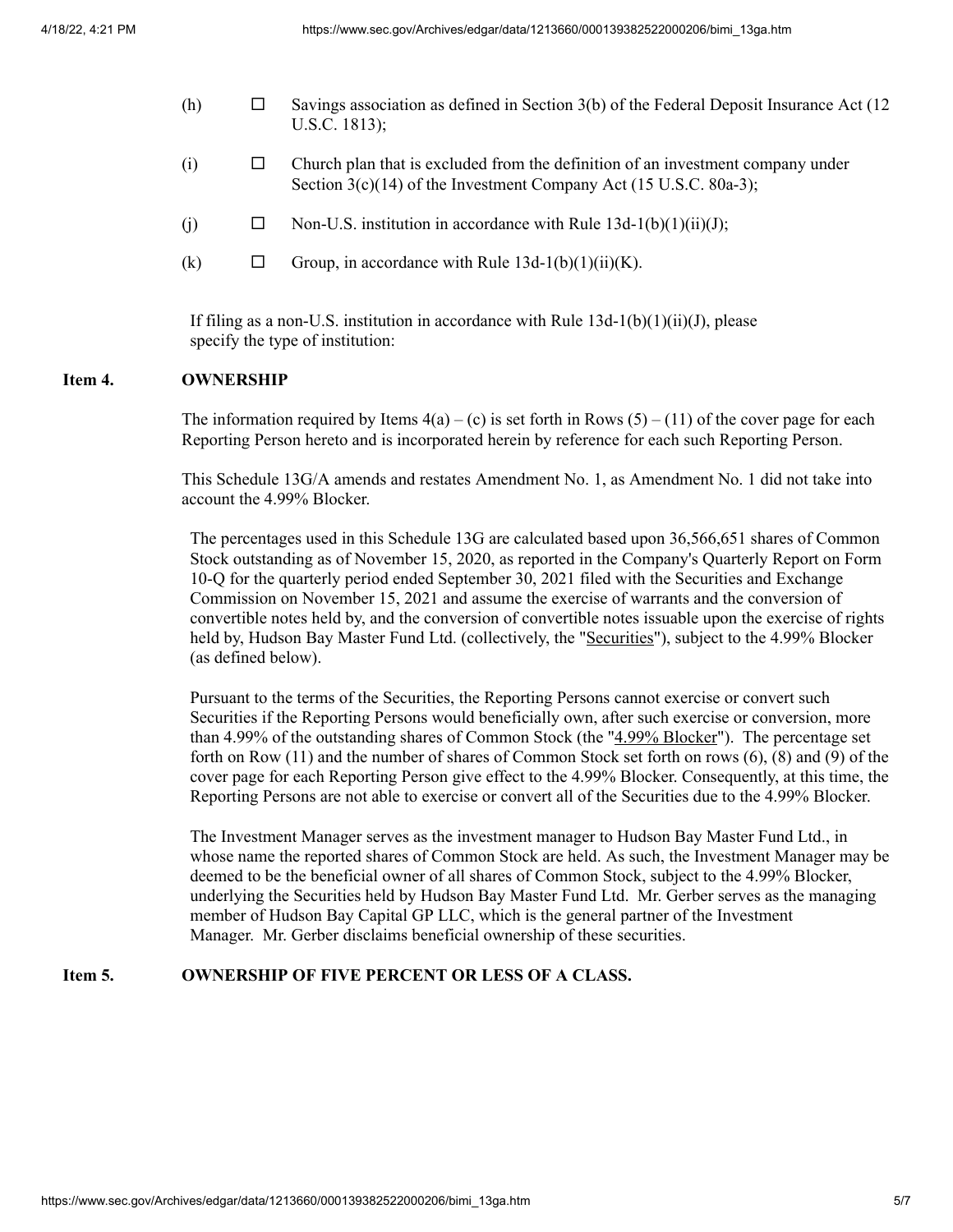If this statement is being filed to report the fact that as of the date hereof the reporting person has ceased to be the beneficial owner of more than five percent of the class of securities, check the following:  $\boxtimes$ 

#### **Item 6. OWNERSHIP OF MORE THAN FIVE PERCENT ON BEHALF OF ANOTHER PERSON.**

See Item 4.

## **Item 7. IDENTIFICATION AND CLASSIFICATION OF THE SUBSIDIARY WHICH ACQUIRED THE SECURITY BEING REPORTED ON BY THE PARENT HOLDING COMPANY.**

Not applicable.

## **Item 8. IDENTIFICATION AND CLASSIFICATION OF MEMBERS OF THE GROUP.**

Not applicable.

#### **Item 9. NOTICE OF DISSOLUTION OF GROUP.**

Not applicable.

# **Item 10. CERTIFICATION.**

Each of the Reporting Persons hereby makes the following certification:

By signing below each Reporting Person certifies that, to the best of his or its knowledge and belief, the securities referred to above were acquired and are held in the ordinary course of business and were not acquired and are not held for the purpose of or with the effect of changing or influencing the control of the issuer of the securities and were not acquired and are not held in connection with or as a participant in any transaction having that purpose or effect.